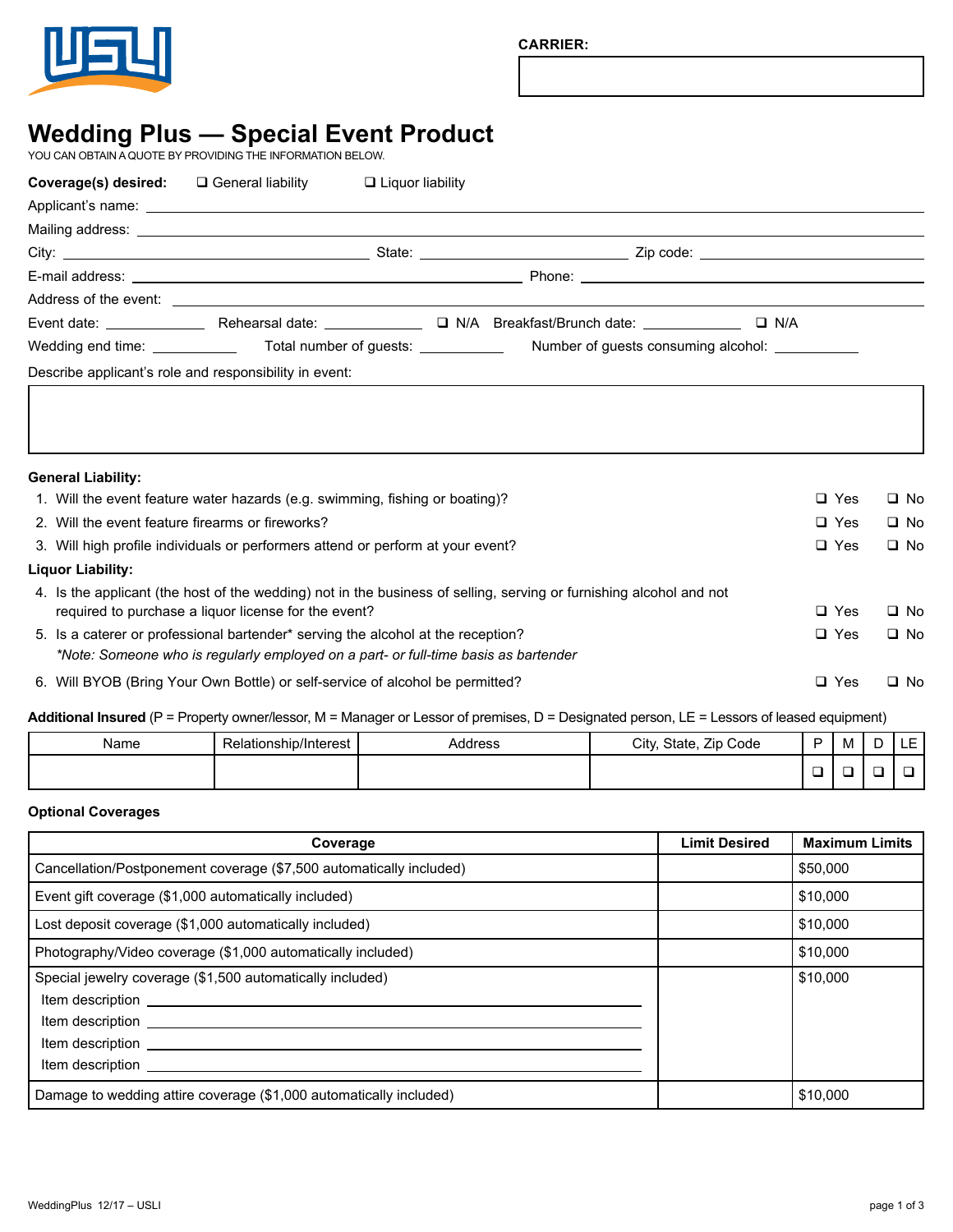## **FRAUD STATEMENTS**

**Alabama, Arkansas, District of Columbia, New Mexico, Rhode Island and West Virginia:** Any person who knowingly presents a false or fraudulent claim for payment of a loss or benefit or knowingly presents false information in an application for insurance is guilty of a crime and may be subject to fines and confinement in prison.

**Colorado Fraud Statement:** It is unlawful to knowingly provide false, incomplete, or misleading facts or information to an insurance company for the purpose of defrauding or attempting to defraud the company. Penalties may include imprisonment, fines, denial of insurance and civil damages. Any insurance company or agent of an insurance company who knowingly provides false, incomplete, or misleading facts or information to a policyholder or claimant for the purpose of defrauding or attempting to defraud the policyholder or claimant with regard to a settlement or award payable from insurance proceeds shall be reported to the Colorado division of insurance within the department of regulatory agencies.

**Florida Fraud Statement:** Any person who knowingly and with intent to injure, defraud, or deceive any insurer files a statement of claim or an application containing any false, incomplete, or misleading information is guilty of a felony of the third degree.

**Kansas Fraud Statement:** Any person who, knowingly and with intent to defraud, presents, causes to be presented or prepares with knowledge or belief that it will be presented to or by an insurer, purported insurer, broker or any agent thereof, any written, electronic, electronic impulse, facsimile, magnetic, oral, or telephonic communication or statement as part of, or in support of, an application for the issuance of, or the rating of an insurance policy for personal or commercial insurance, or a claim for payment or other benefit pursuant to an insurance policy for commercial or personal insurance which such person knows to contain materially false information concerning any fact material thereto; or conceals, for the purpose of misleading, information concerning any fact material thereto; or conceals, for the purpose of misleading, information concerning any fact material thereto may be guilty of a crime and may be subject to fines and confinement in prison.

**Maine Fraud Statement:** It is a crime to knowingly provide false, incomplete or misleading information to an insurance company for the purpose of defrauding the company. Penalties may include imprisonment, fines or a denial of insurance benefits

**Maryland Fraud Statement:** Any person who knowingly or willfully presents a false or fraudulent claim for payment of a loss or benefit or who knowingly or willfully presents false information in an application for insurance is guilty of a crime and may be subject to fines and confinement in prison.

**New Jersey Fraud Statement:** Any person who includes any false or misleading information on an application for an insurance policy is subject to criminal and civil penalties.

**Oklahoma Fraud Statement:** WARNING: Any person who knowingly, and with intent to injure, defraud or deceive any insurer, makes any claim for the proceeds of an insurance policy containing any false, incomplete or misleading information is guilty of a felony.

**Oregon Fraud Statement:** Notice to Oregon applicants: Any person who, with intent to defraud or knowing that he is facilitation a fraud against an insurer, submits an application or files a claim containing a false or deceptive statement may be guilty of insurance fraud.

**Kentucky, Pennsylvania AND Ohio Fraud Statement:** Any person who knowingly and with intent to defraud any insurance company or other person files an application for insurance or statement of claim containing any materially false information or conceals for the purpose of misleading, information concerning any fact material thereto commits a fraudulent insurance act, which is a crime and subjects such person to criminal and civil penalties.

**Tennessee, Virginia and Washington Fraud Statement:** It is a crime to knowingly provide false, incomplete or misleading information to an insurance company for the purpose of defrauding the company. Penalties include imprisonment, fines and denial of insurance benefits.

**Fraud Statement (All Other States):** Any person who knowingly presents a false or fraudulent claim for payment of a loss or benefit or knowingly presents false information in an application for insurance may be guilty of a crime and may be subject to fines and confinement in prison.

#### **STATE NOTICES**

**Arizona Notice:** Misrepresentations, omissions, concealment of facts and incorrect statements shall prevent recovery under the policy only if the misrepresentations, omissions, concealment of facts or incorrect statements are; fraudulent or material either to the acceptance of the risk, or to the hazard assumed by the insurer or the insurer in good faith would either not have issued the policy, or would not have issued a policy in as large an amount, or would not have provided coverage with respect to the hazard resulting in the loss, if the true facts had been made known to the insurer as required either by the application for the policy or otherwise.

**Florida Surplus Lines Notice:** (Applies only if policy is non-admitted) You are agreeing to place coverage in the surplus lines market. Superior coverage may be available in the admitted market and at a lesser cost. Persons insured by surplus lines carriers are not protected under the Florida Insurance Guaranty Act with respect to any right of recovery for the obligation of an insolvent unlicensed insurer.

**Florida and Illinois Punitive Damage Notice:** I understand that there is no coverage for punitive damages assessed directly against an insured under Florida and Illinois law. However, I also understand that punitive damages that are not assessed directly against an insured, also known as "vicariously assessed punitive damages", are insurable under Florida and Illinois law. Therefore, if any Policy is issued to the Applicant as a result of this Application and such Policy provides coverage for punitive damages, I understand and acknowledge that the coverage for Claims brought in the State of Florida and Illinois is limited to "vicariously assessed punitive damages" and that there is no coverage for directly assessed punitive damages.

**Maine Notice:** The insurer is not permitted to withdraw any binder once issued, but a prospective notice of cancellation may be sent and coverage denied for fraud or material misreresentation in obtaining coverage. A policy may not be unilaterally rescinded or voided.

**Minnesota Notice:** Authorization or agreement to bind the insurance may be withdrawn or modified only based on changes to the information contained in this application prior to the effective date of the insurance applied for that may render inaccurate, untrue or incomplete any statement made with a minimum of 10 days' notice given to the insured prior to the effective date of cancellation when the contract has been in effect for less than 90 days or is being canceled for nonpayment of premium.

**Ohio Representation Statement:** By acceptance of this policy, the Insured agrees the statements in the application (new or renewal) submitted to the company are true and correct. It is understood and agreed that, to the extent permitted by law, the Company reserves the right to rescind this policy, or any coverage provided herein, for material misrepresentations made by the Insured. It is understood and agreed that the statements made in the insurance

#### applications are incorporated into, and shall form part of, this policy. **THE INSURED UNDERSTANDS AND AGREES THAT ANY MATERIAL MISREPRESENTATION OR OMISSION ON THIS APPLICATION WILL ACT TO RENDER ANY CONTRACT OF INSURANCE NULL AND WITHOUT EFFECT OR PROVIDE THE COMPANY THE RIGHT TO RESCIND IT.**

**Utah Punitive Damages Notice:** I understand that Punitive Damages are not insurable in the state of Utah. There will be no coverage afforded for Punitive Damages for any Claim brought in the State of Utah. Any coverage for Punitive Damages will only apply if a Claim is filed in a state which allows punitive or exemplary damages to be insurable. This may apply if a Claim is brought in another state by a subsidiary or additional location(s) of the Named Insured, outside the state of Utah, for which coverage is sought under the same policy